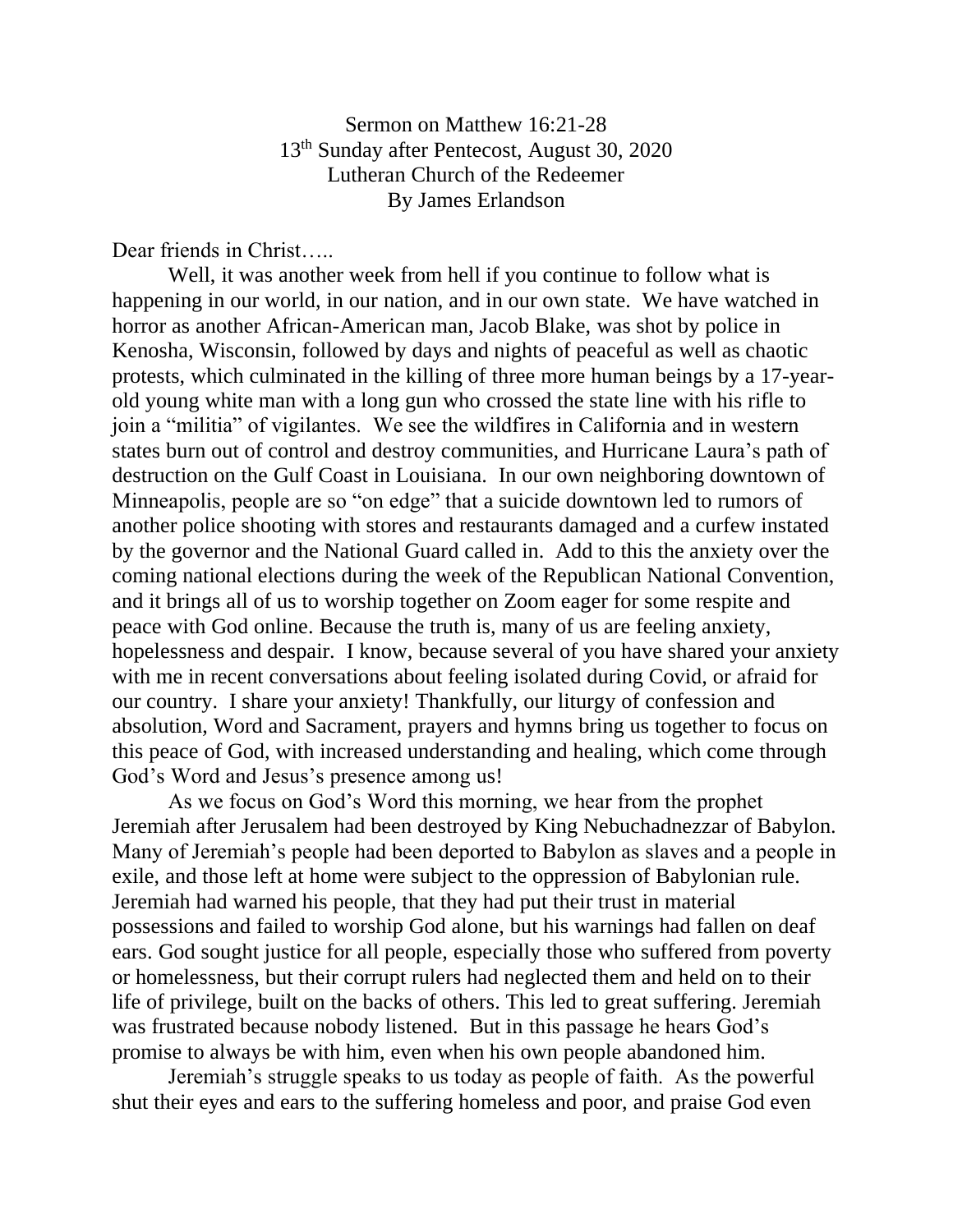when this same God calls for a more just society, we are called to have compassion for the suffering and speak up for those immigrants being deported or separated from their families, who lose their jobs and homes, who don't have health care, or are treated unjustly by our broken criminal justice system. God calls to us for justice today, for every person, even when it appears unattainable in the moment.

 We also read together today a song of lament, from a person of faith who laments the evils that he or she sees happening all around. In the face of evil, the psalmist sings a song of thanksgiving, recounting the wonderful deeds of God, in the spirit of love for being in God's presence.

Then we heard from the apostle Paul in Romans 12, who spoke about the Christian life called for by God. In a time when political parties declare their platforms in convention, stating what they stand for publicly to the nation as they seek support, one political party today did not declare any platform except to follow whatever their presidential candidate says or does. It doesn't matter "what" the party stands for – that will remain unknown – what is important is to support whatever action or statement or executive order this one person makes. In the face of this, we hear in Romans 12 Paul's summary of the "platform" of the Church, the body of Christ, when he says:

*"Let love be genuine; hate what is evil, hold fast to what is good; love one another with mutual affection; outdo one another in showing honor…Rejoice in hope, be patient in suffering, persevere in prayer. Contribute to the needs of the saints; extend hospitality to stranger. Bless those who persecute you; bless and do not curse them. Rejoice with those who rejoice, weep with those who weep. Live in harmony with one another, do not be haughty, but associate with the lowly; do not claim to be wiser than you are. Do not repay anyone for evil, but take thought for what is noble in the sight of all. If it is possible, so far as it depends on you, live peaceably with all. Beloved, never avenge yourselves, but leave room for the wrath of God; for it is written, "Vengeance is mine, I will repay, says the Lord." No, if your enemies are hungry, feed them; if they are thirsty, given them something to drink; for by doing this you heap burning coals on their heads. Do not be overcome by evil, but overcome evil with good." (Romans 12:9-21)*

What if THIS was the message this nation heard from Christians today, instead of seeing Christian megachurches follow a nationalistic, political agenda, or charlatan clergy lusting for money and power, lavish lifestyles and Lear jets, caught in scandals of sexual misconduct or misusing their office for riches, political privileges or a president's ear? What if, instead, people outside the church could look at us and say, "See how they love one another? See how they love us?" Once upon a time they did. But when they see us feeding the hungry after Covid shuts down our economy or social upheaval destroys grocery stores, donating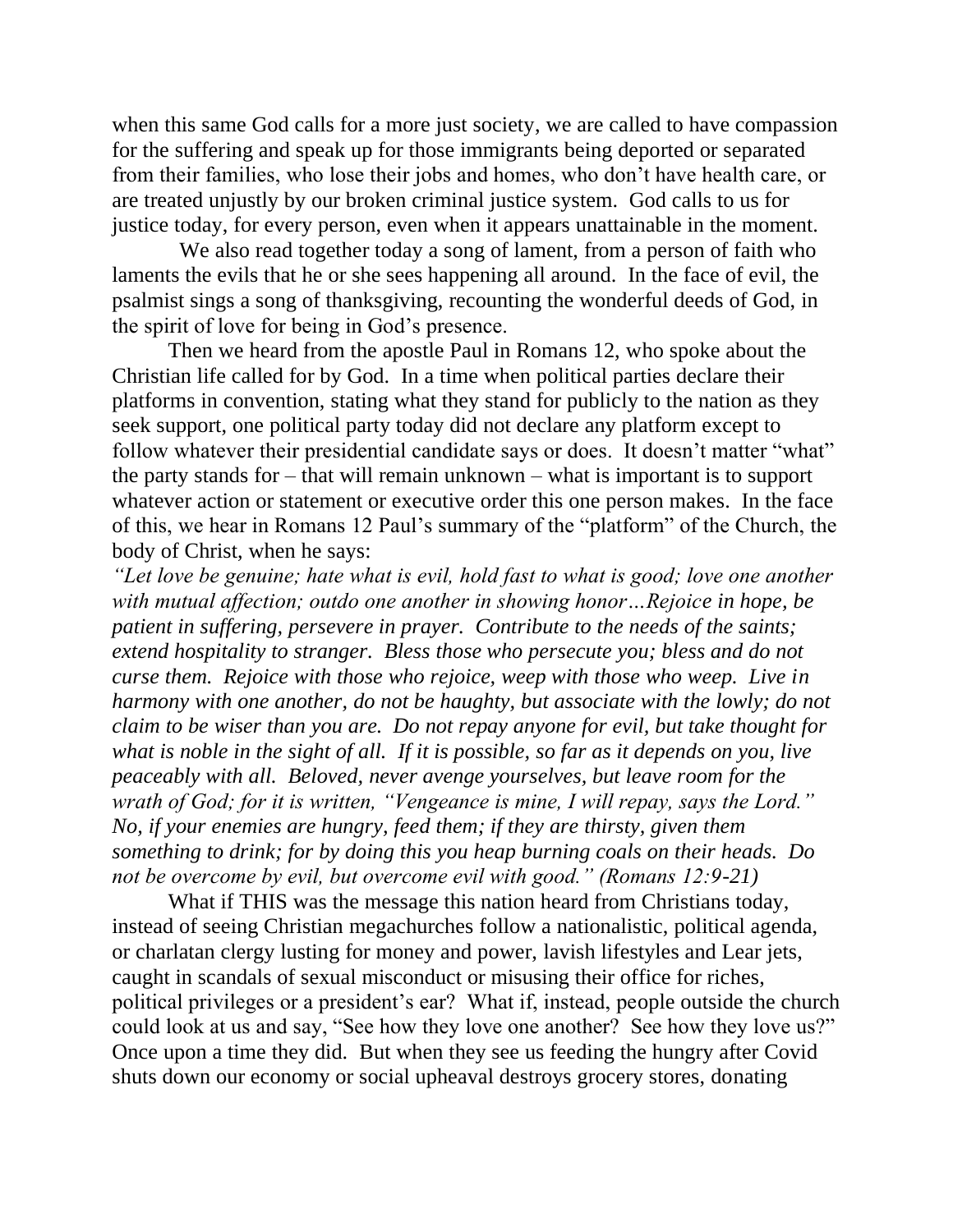school supplies when schools are shut down, or taking in families who lose their housing or face deportation, then they may see it again.

So we arrive at the gospel text, in which Jesus challenges our human view of power and God's salvation even more strongly. Last week, if you remember, we saw Jesus travel to Cesarea Philippi, a city built by King Herod as a showplace of Roman power and Greek culture. A temple to the Greek god Pan stood there. This is where Jesus asked his disciples, "Who do people say that I am?" The disciples answered, some say Elijah, or John the Baptist reincarnated. Some even said Jesus was a prophet, like Jeremiah. "But who do you say that I am?" And Peter answered for all of them, "You are the Messiah." And Jesus told Peter that he was the rock upon which he would build his Church, his assembly of believers – not a place of worship, per se, but a beloved community of believers who followed Jesus. Peter and the Church would receive the keys to the kingdom, a special gift!

But this gift was not all that the disciples thought it would be, and neither was Jesus! For the gospel says how Jesus showed the disciples that he, the "Messiah", *"must go to Jerusalem and undergo great suffering at the hands of the elders and chief priests and scribes, and be killed, and on the third day be raised."* It was shocking to them. Peter took Jesus aside and said, "No! God forbid it, Lord! This must never happen to you!" But just as Jesus had told Satan in the wilderness to "go away" when Satan had tempted Jesus with bread and with power, Jesus told Peter, *"Get behind me, Satan. You are not acting like a rock, you are a stumbling block to me, for you are setting your mind on human things."* So Jesus told them all, *"If any want to be my followers, let them deny themselves and take up their cross and follow me."*

A disciple by definition is one who follows. When you and I try to get out front, ahead of Jesus, we are likely to stumble and fall, or get in the way. When we are disciples we follow Jesus' lead, and his example, so that we don't mess things up for the whole church! So this is really a statement about what it is to be a disciple, a follower of Jesus, which is our first, true call as the Church and as Christians – not to seek influence or power, like we see in so many proclaiming to be Christians today in America. We follow Jesus, not any political agenda, even though it is true that "politics" is meant to be, essentially, our life in public. We do have a public witness as followers of Jesus, it's just different than so many examples we see today.

For our witness as followers of Christ is to be vulnerable, to have compassion for others as Jesus did, to love one another and even our enemies, as Jesus shows us by his example. When Jesus said to "deny yourself", he doesn't mean to deny your person hood or your humanity, he means to deny all that would be an obstacle or get in the way of you seeing yourself and others honestly, as a child of God with great gifts but also human in your vulnerability, mortality, and